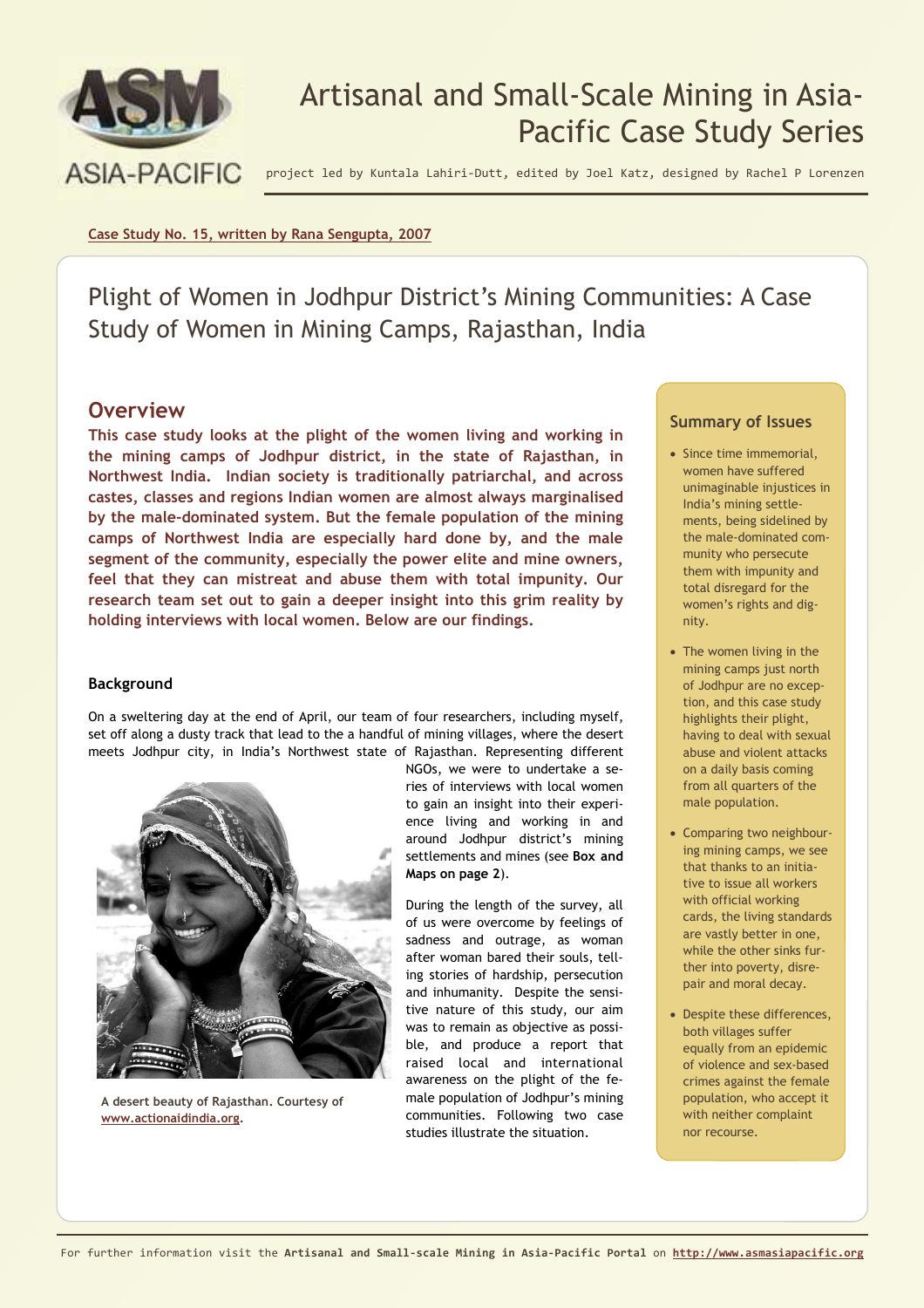

**Map of the state of Rajasthan located in Northwest India, on the border of Pakistan.**



**Map of Jodhpur District located in the central west of Rajasthan.** 

# **An Overview of Jodhpur District**

Jodhpur District is a district of the state of Rajasthan in north-western India. The historically significant and stunning city of Jodhpur is the administrative headquarters of the district.

The district is bounded on the north by Bikaner District, on the northeast by Nagaur District, on the southeast and south by Ajmer District, on the southwest by Pali District, and on the west and northwest by Jaisalmer District.

Jodhpur is the historic center of the Marwar region. The district contains Mandore, the ancient capital of the Pratihara Rajput kings (6th-13th centuries), and the Pratiharas' temple city of Osiyan. Jodhpur was founded in the 15th century by Rao Jodha, and served as the capital of the kingdom of Marwar under the Rathore Rajput dynasty until after Indian Independence in 1947.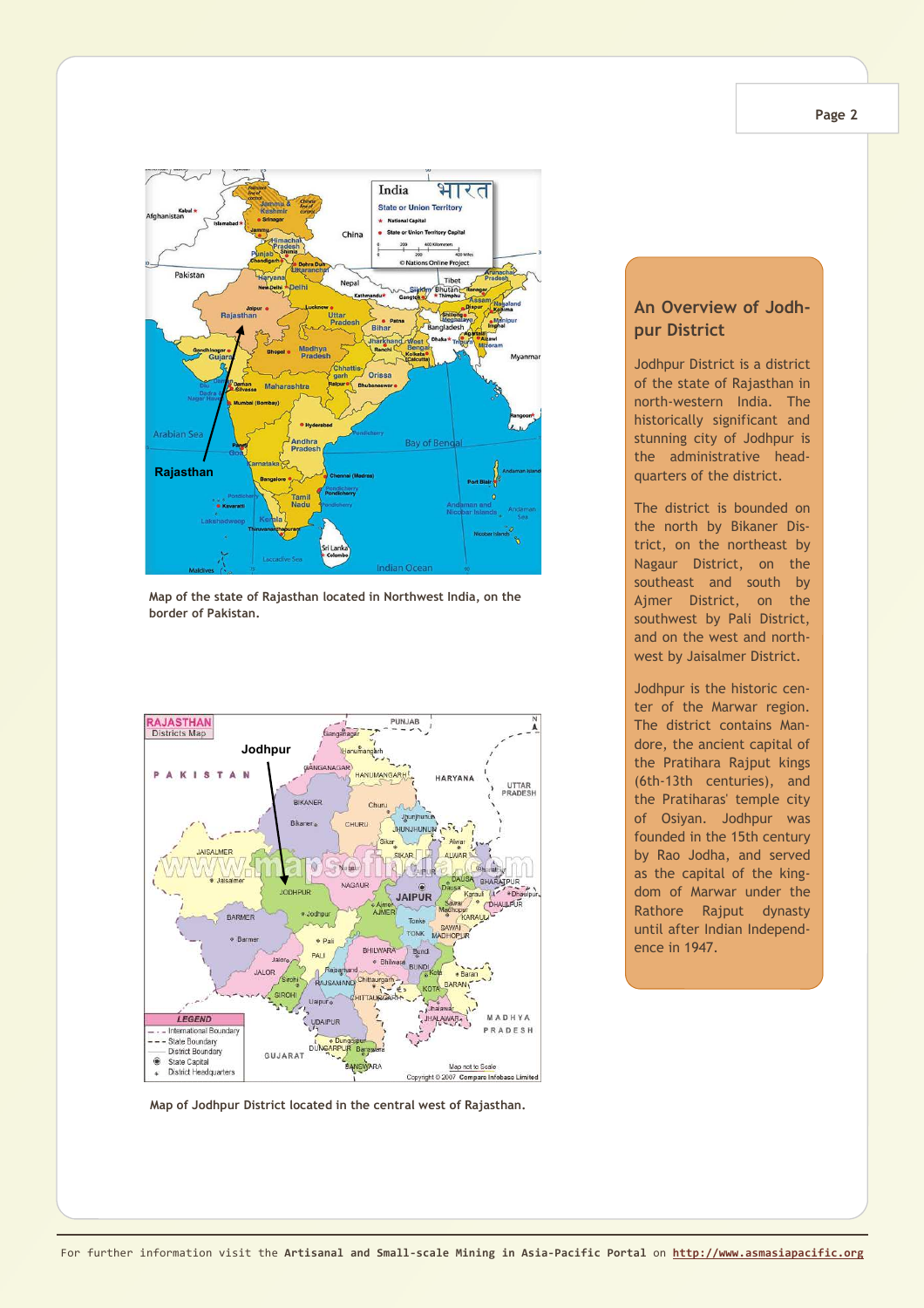# **Case Study 1 - The story of T\* in Bhat Basti**

#### **A Cruel Existence**

Forty-five years old and a married woman, T\* has been living in the illegal slum settlement, Bhat Basti, for the past 16 years. Squeezed into a strip between a major road and a local mine, this cramped mining village is made up of a cluster of tiny houses occupied by fifty families. Made out of dry rocks, with no doors and bare on the inside, these houses offer little protection from the harsh elements – dust clouds blow in from outside coating everything in sight, and soaring temperatures turn the rock houses into ovens, making life unbearable.

There is no access to clean water or sewage treatment facilities, with pools of dirty water, human excrement and other waste clogging up the narrow alleyways. Although there are few places to get clean water, bottles of alcohol fill the shelves in many family-run grocery stores, explaining the chronic alcohol problem plaguing the area. Despite frequent mine-related accidents, and widespread illness caused by the miserable conditions, the nearest medical clinic is more than 6 km away. With limited transport options and bad roads, the residents of Bhat Basti often have to walk all the way to the clinic, often while sick or injured.

In interviews, T\* talked about her life story, telling us what her life was like before she moved to Bhat Basti. She explained that she used to make a reasonably good living as a bail gady, someone who sells assorted goods transported on the back of an ox. When a number of well-stocked shops opened up in her area, however, she lost many of her customers and her business quickly lost money. The knockout blow came when her ox died, and she was forced to look for another job.

Since her family couldn't afford to give her a formal education, and she had no vocational training, she didn't have any skills. With no where else to turn, she made her way to the local mines and begged the managers to give her a job. But T\* never imagined that her life in the mines would be full of so much suffering, and that she'd live in constant fear.

Fear came in so many forms, but the most sinister was the constant threat of sexual abuse by male mine workers. In a desperate attempt to protect her daughters from marauding night prowlers, T\* would guard the entrance of their stone hut, sleeping on the ground outside while her teenage daughters slept inside. Usually the most aggressive offenders were the mine contractors or supervisors who sped through the settlement's alleyways in their trucks at night, drunk and unruly, and looking for easy victims to sexually abuse. Drowning out the chirping night insects, the sound of their blaring truck horns signified imminent danger.

Unfortunately, this peril didn't end with daybreak, and the nightmare continued for T\* and her daughters, and the rest of Bhat Basti's female population. Sadly T\* and her family are trapped in a societal bubble where negative forces such as poverty and hopelessness breed aggression, alcoholism and corruption.

Often supported by shady government officials, the local power elite trample the impoverished community into submission, making them do backbreaking work for pitiful incomes. Mine owners and supervisors often adopt the brutal tactic of using violence and sexual abuse to both satisfy their depraved desires, and also to crush the women's dignity and take away their self-worth so they're easier to exploit.

Although most mine labourers get paid meagre salaries, wage rates are divided along gender lines, with women earning far less than men. Both men and women toil away in the opencast mines twelve hours a day, from 7am and 7pm, with an hour off for lunch at midday. They work seven days a week, with only one unpaid day off every month, but this is only because local customs forbid anyone to touch heavy tools during a new moon phase.

Usually men work in the quarry pits, extracting stones, and women work as porters, stacking the stones on top of their heads, hauling them to waiting trucks and loading them into the truck's carriage. While men are paid about INR 100 (AUD 2.40) for a day's work, women usually earn a fraction of this, at INR 40 (AUD 0.96) a day.

*"Mine owners and supervisors often adopt the brutal tactic of using violence and sexual abuse to both satisfy their depraved desires, and also to crush the women's dignity and take away their self-worth so they're easier to exploit."* 

Mine operators justify this pay scale by saying that the men's work is more labour-intensive and there is much more risk involved. The stone-crushing machinery used to pulverise the stone into pieces churns out clouds of silica powder, and if the male labourers inhale this dust for long period of times it can cause silicosis (see **Box on**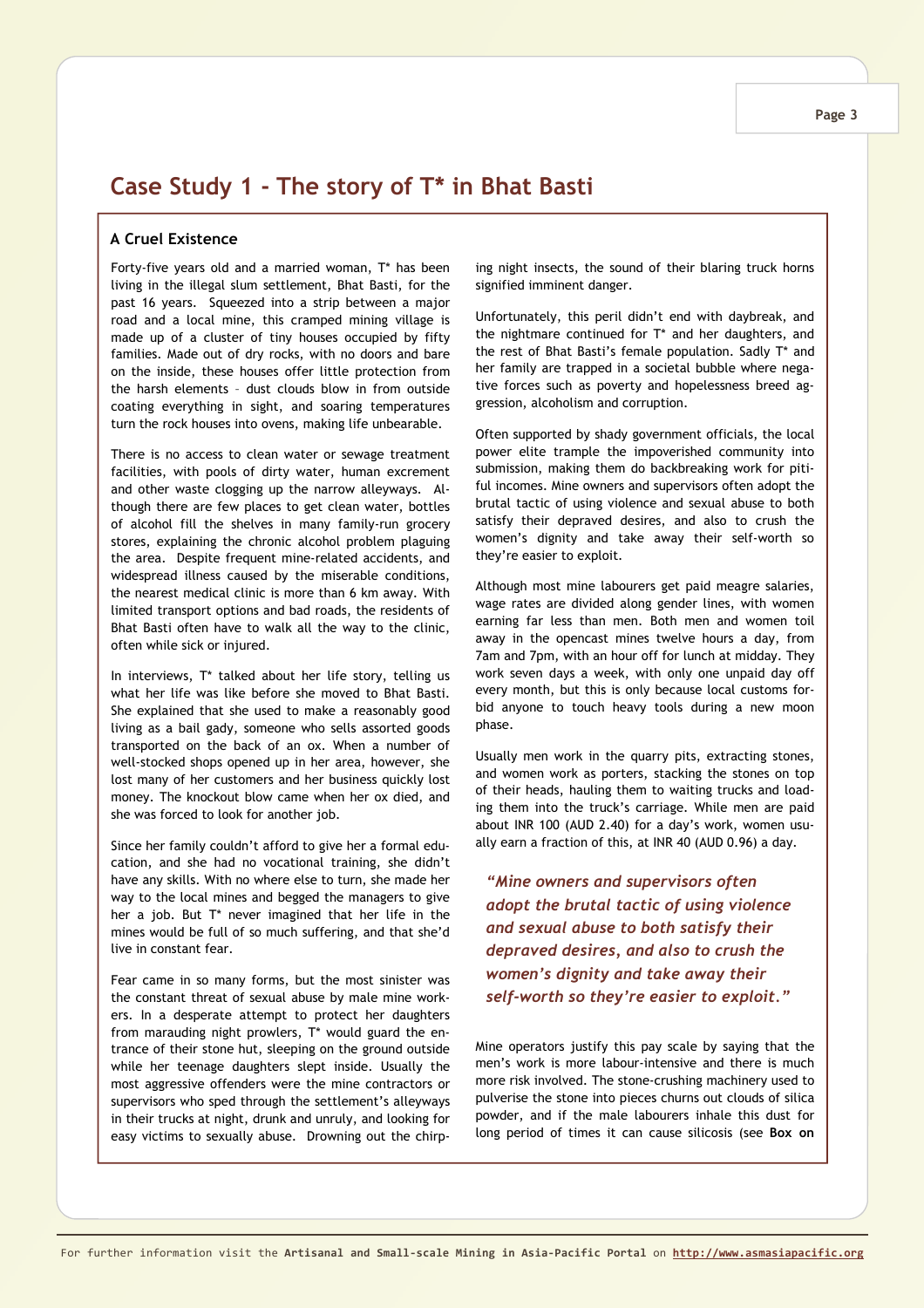#### **Page 4**

#### **Continued from page 3 - Case Study 1 - The story of T\* in Bhat Basti**

**page 4**). Silicosis is linked to severe respiratory diseases, often resulting in premature death.

This is a flawed argument, however, as the women's duties are just as gruelling, and they too are exposed to the deadly silica dust clouds that blanket the surroundings. In fact, the women's job of transporting the stones is so hard they can't fulfil their daily quota of stones without the help of their children, who don't earn a single rupee for toiling away in the mines, when they should be at school. Also, carrying the heavy and unwieldy stones causes many injuries, including chronic back conditions, severe bruising and broken limbs if they drop their loads.

During interviews we discovered things only got worse. Several women described how they rarely held onto their earnings for long, as all too often their husbands yanked the forty rupees out of their hands as soon as they entered their stone huts, threatening physical violence if they resisted. T\* told us how she experienced this almost on a daily basis, and how her husband often took the money to the local shopkeeper, spending every last rupee on liquor. In the end, explained T\*, they got beaten up anyway, as their husbands returned home drunk to the point of collapse, unleashing all their anger and frustration at their wretched lives on their wives and children.

*"Several women described how they rarely held onto their earnings for long, as all too often their husbands yanked the forty rupees out of their hands as soon as they entered their stone huts, threatening physical violence if they resisted. T\* told us how she experienced this almost on a daily basis, and how her husband often took the money to the local shopkeeper, spending every last rupee on liquor."* 

When interviewed, women nervously told our investigation team that sexual abuse doesn't only occur at night, when the contractors, supervisors and other male workers are drunk, menacing and full of machismo, but also during the day right on the mine sites. Female workers told us that both women and girls were sexually abused by mine supervisors and owners during the day shifts. Mine owners and supervisors even had the audacity, explained T\*, to ask mothers to send their young daughters

## **What is Silicosis?**

According to the WHO Report on silicosis, "… silicosis, one of the oldest occupational diseases, still kills thousands of people every year, everywhere in the world. It is an incurable lung disease caused by inhalation of dust containing free crystalline silica. It is irreversible and, moreover, the disease progresses even when exposure stops. Extremely

high exposures are associated with much shorter latency and more rapid disease progression."

"Silicosis results in conditions such as lung fibrosis and emphysema. The form and severity in which silicosis manifests itself depend on the type and extent of expochronic, acceler-**www4.umdnj.edu/** ated and acute **cswaweb/rad\_teach/** forms are all recog-**silicosis.html)** nized. In later



sure to silica dusts: **lungs. (Source: http:// A chest x-ray of a silicosis victim showing the telltale signs of the disease – nodules in the** 

stages the critical condition can become disabling and is often fatal. A frequent cause of death in people with silicosis is pulmonary tuberculosis (silico-tuberculosis). Respiratory insufficiencies due to massive fibrosis and emphysema (respiratory tissue loss is not always present), as well as heart failure, are other causes of death."

Source: http://www.who.int/mediacentre/ factsheets/fs238/en/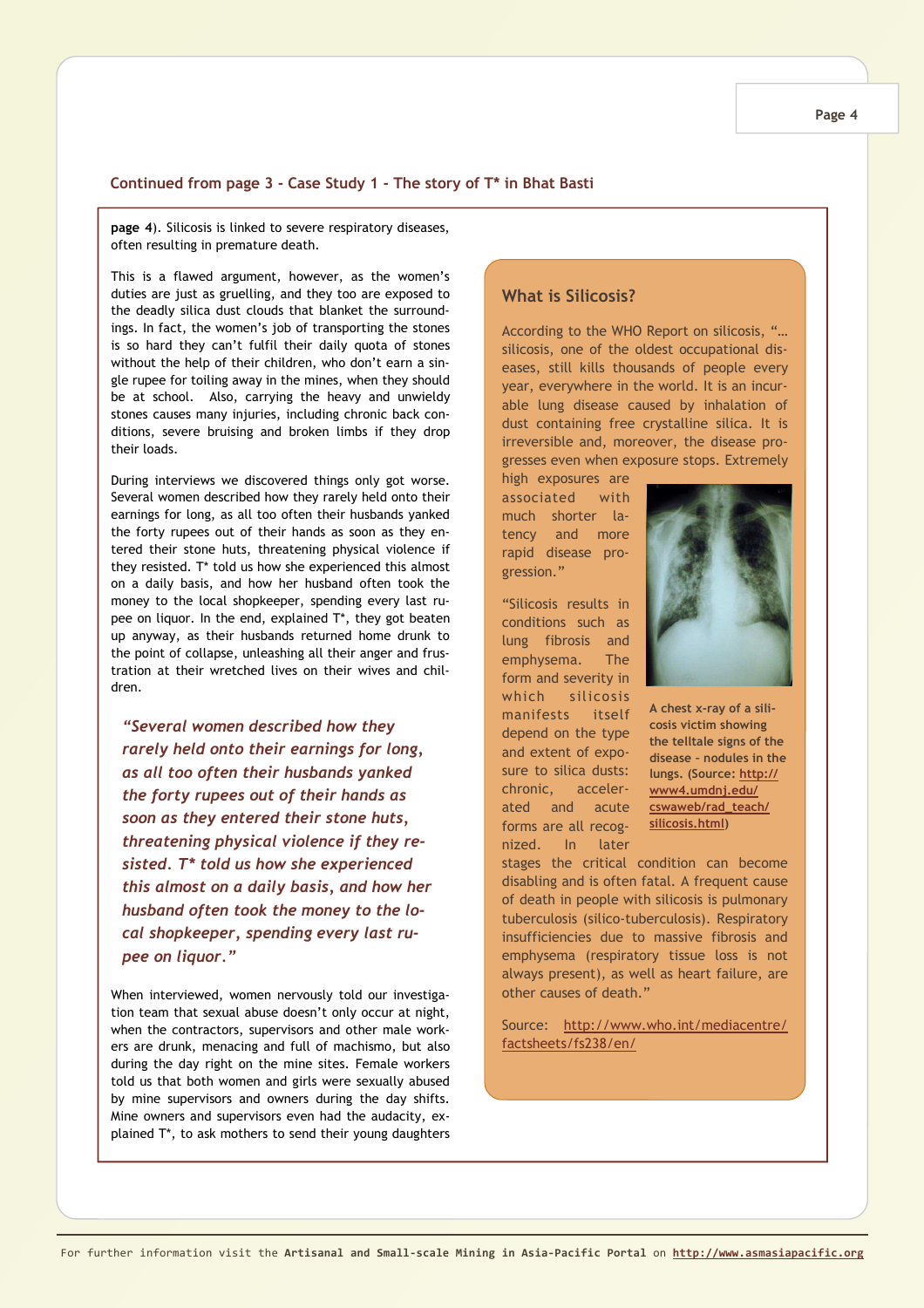#### **Continued from page 4 - Case Study 1 - The story of T\* in Bhat Basti**

to work alone, but they refused their demands flatly, their maternal instinct to protect their children stronger than any threats from the mine foremen.

But despite this constant threat of sexual abuse every moment of the day and night, the mining village's women nervously explained that they can't tell anyone, for fear of reprisals or losing their jobs. Unskilled and with mouths to feed, these women have no choice but to stay silent, earning pitiful wages and avoiding the sleazy come-ons from bosses and supervisors, that often turn into brutal attacks.

T\* explained that the mining camp's women have neither legal recourse nor law and order agencies to keep them safe from lecherous local men. Often the greatest menace, however, is when they return home to their husbands, who, in terms of violence against women and sexual abuse, can be the worst perpetrators, especially when they're in a drunken stupor.

But T\* never once has considered leaving her husband, explaining that for Indians this is the most shameful act and that, ironically, she wouldn't feel safe without him. Reflecting the ignorance brought on by no education and a life lived on the fringes of society, these women simple lack the judgement and experience to know that they are being mistreated.

In an attempt to entrap mine workers, mine owners offer new recruits financial loans and ply them with free booze. Very few workers turn down either of these, and before long the new employees find themselves plunged into debt and suffering from alcohol addiction. The workers soon become a type of indentured labourer, borrowing larger sums to fuel their growing drinking habit, and spending all the rest of their wages on paying off their debts to their bosses.

*"But T\* never once has considered leaving her husband, explaining that for Indians this is the most shameful act and that, ironically, she wouldn't feel safe without him. Reflecting the ignorance brought on by no education and a life lived on the fringes of society, these women simple lack the judgement and experience to know that they are being mistreated."* 



**Labourers have been quarrying stone in Jodhpur district for hundreds of years, providing building material for stunning structures such as Jodhpur city's Mehrangarh Fort, which is one of the largest forts in India, looming 122 metres above the city, and was built in the 15th Century. Courtesy of Eulogio. (Source: http:// www.panoramio.com/photo/730975)** 

Directly impacted by the mine owner's brutal doublebarrelled tactic, T\* told our investigators how her family borrowed INR 5000 (AUD 121) when they first moved to Bhat Basti, an enormous sum for a family barely struggling to survive. Already saddled with debt, the mine owners and supervisors encouraged T\*'s husband and his workmates to drink, offering free booze on the job, and before long most workers had developed dependency problems, pushing them deeper into the red.

T\* explained that the family's income has quickly whittled away to almost nothing, as husbands often spend about IRS 70, more than half of their daily salary, drinking local firewater either at home or with workmates. With owners deducting another INR 100 (AUD 2.40) off each labourer's monthly salary to pay back their loans, the typical family income can shrink to below INR 2000 (AUD 48) by the end of the month.

To make matters worse, living in filthy settlements with appalling sanitary conditions, breathing in silica dust, and working in precarious settings with no safeguards, means that employees and their families are constantly falling sick and getting injured. It's no surprise that unskilled labourers aren't covered by insurance, nor do they enjoy benefits, so they get no pay for the days they miss, even if their injuries are work-related.

With a family budget that's all but dried up, parents still have to contend with other costs. For Indians, a bride and groom's wedding marks the most significant event of a lifetime, evoking every social facet central to Indian society, including kinship bonds, traditional values, im-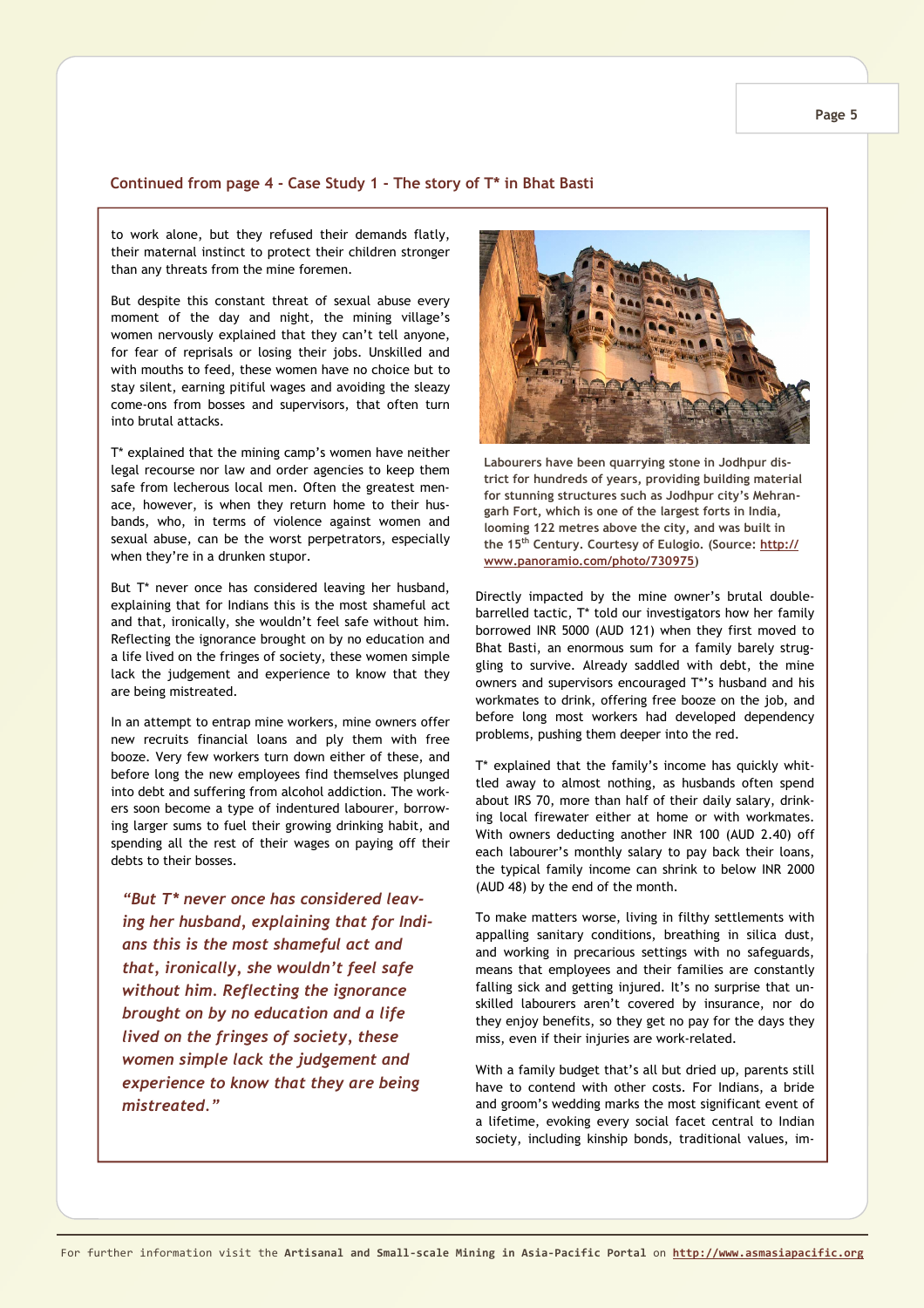#### **Continued from page 5 - Case Study 1 - The story of T\* in Bhat Basti**

passioned sentiments, and a family's socioeconomic standing (Heitzman and Worden, 1995). The wedding ceremony is an extravagant affair often lasting for a week or so, and even for the poorest families, no expense is spared. Well beyond the means of most families, they typically turn to mine owners to take out another loan, plunging them even further into debt and ensnaring them in self-perpetuating cycle of poverty.

*"T\* explained that the family's income has quickly whittled away to almost nothing, as husbands often spend about IRS 70, more than half of their daily salary, drinking local firewater either at home or with workmates."* 

In an effort to regain their rights and dignity, twelve women from Bhat Basti have banded together to form a self-help group and they are boldly taking on the powerful mine owners and tribal leaders from the region. Although they're struggling to find financial backing, they have approached a number of local banking institutions, and are hoping to win their support.

True, this fledgling group offers a brief glimmer of hope for the future, but today T\*, and the mining camps other women, still fight the same daily battles, trying to support her family on a handful of rupees, while protecting daughters and herself from the brutal mines bosses and supervisors, and at the same time avoid the wrath of her own husband.

Despite these unimaginable hardships, T\* showed her bigheart and tremendous hospitality when it came to the end of our survey and we were saying our farewells. When one of my colleagues presented T\* with a bracelet as a token of the friendship that we had all formed, and the way she bared her soul to strangers, she burst into a radiant smile and invited us to all return soon.

Even though she struggles from day-to-day scraping together enough rupees to feed her family, she still apologised for not being a better host and having little to offer in the way of food and drinks.

*"Despite these unimaginable hardships, T\* showed her big-heart and tremendous hospitality when it came to the end of our survey and we were saying our farewells. When one of my colleagues presented T\* with a bracelet as a token of the friendship that we had all formed, and the way she bared her soul to strangers, she burst into a radiant smile and invited us to all return soon."* 

#### **Neighbouring Village of Chopper is Starkly Contrasted to Bhat Basti**

Even though we had wrapped up our survey in the Bhat Basti mining camp, our plan was to move on to the nearby mining village of Chopper to gain a deeper insight into the lives of women in and around the quarries skirting Jodhpur city. When our jeep pulled into the village, we were shocked by the striking difference between this mining camp and the one we had just left behind. Bhat Basti was only a few miles away down the dusty road, but was a world away as far as housing, utilities, sanitation and standard of living.

Unlike T\*'s village, Chopper's roads were paved, dramatically reducing the amount of dust in the air, so we could breathe easier and things weren't blanketed in a thick coat of grime.

Walking down the streets, we saw healthy-looking villag-

ers using electrical pumps to draw clean drinking water out of the ground, chattering away absorbed in village gossip. Houses looked much sturdier, appearing to provide more protection from the harsh desert elements.

*"When our jeep pulled into the village, we were shocked by the striking difference between this mining camp and the one we had just left behind. Bhat Basti was only a few miles away down the dusty road, but was a world away as far as housing, utilities, sanitation and standard of living."*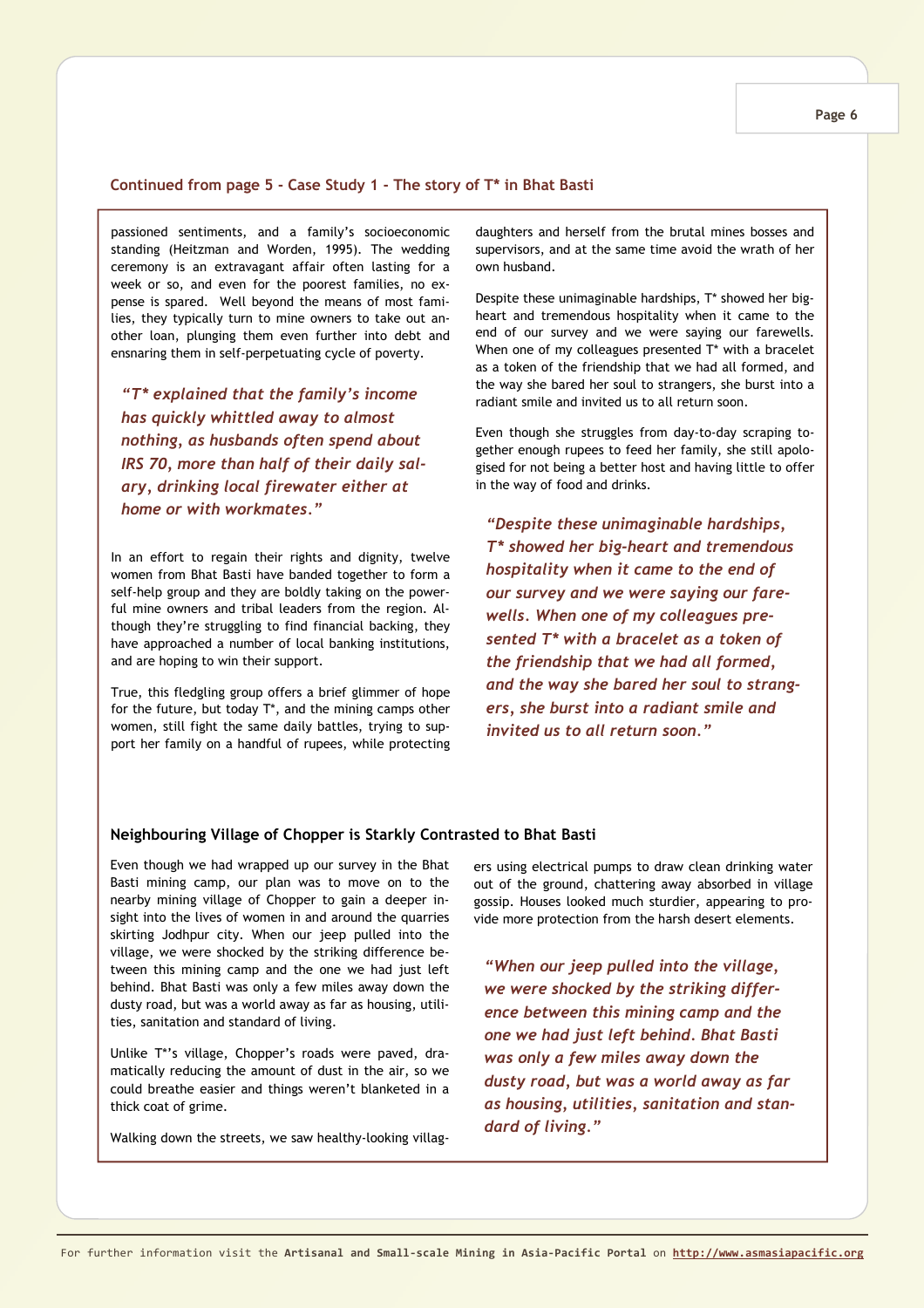#### **Continued from page 6 - Case Study 1 - The story of T\* in Bhat Basti**

#### **Small Union Organisation Wins back Local's Rights**

Our team was baffled. How could two neighbouring mining camps occupied by villagers from similar castes differ so much? The answer stood at the entrance of the village, directly opposite us in the form of a small, dingy office with a sign outside saying Jodhpur Jila Patthar Mazdoor Sangathan (JJPMS). Under-resourced and understaffed, this small union organisation has still managed to enjoy considerable success in ensuring the villagers of Chopper have access to basic provisions. By making certain that each labourer is issued with an official worker's card, JJPMS has helped the workers gain legitimacy they've never experienced before.

Now that the village's mine labourers have been legally registered in the government records, local and state authorities are more inclined to provide them with basic services. Also, with legal recognition it's easier for labourers to make compensation claims, so there's greater onus on employers to ensure that measures are put in place to protect the worker's basic rights and safety in an effort to avoid costly insurance pay outs.

Previously bosses ignored workers' claims for accidents in the working place, sickness or premature death due to mining, and cases when wages aren't paid, but these can no longer be brushed aside so lightly.

*"Now that the village's mine labourers have been legally registered in the government records, local and state authorities are more inclined to provide them with basic services. Also, with legal recognition it's easier for labourers to make compensation claims, so there's greater onus on employers to ensure that measures are put in place to protect the worker's basic rights and safety in an effort to avoid costly insurance pay outs."* 

True, JJPMS's actions have greatly improved the lives of Chopper's residents in so many ways, but, sadly, they've had little success in curbing the high incidence of physical and sexual abuse against local village women. Union representatives deny receiving complaints from any women regarding physical and sexual assaults, but our interviews with female residents proved otherwise.



**Jodhpur City is often called the** *Blue City***, due to the indigo tinge of whitewashed houses surrounding Mehrangarh Fort. The colour is said to deflect the heat and keep mosquitoes away. Even though the city is packed with tourists and is a stunning sight, stone workers work and live in unendurable conditions only miles away, on the outskirts of the city. (Courtesy of Sophia W.,** http://www.panoramio.com/photo/402743)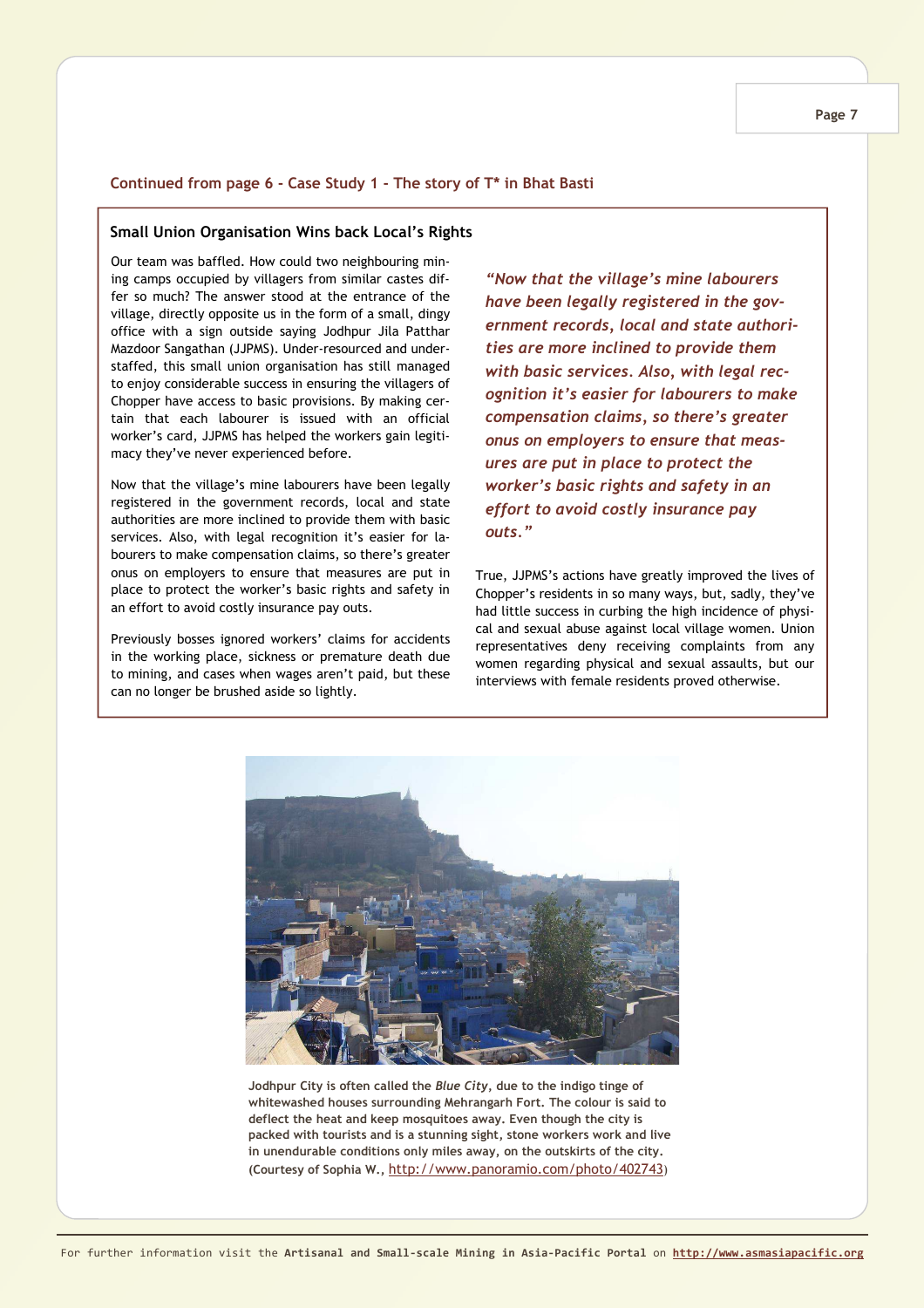# **Case Study 2 - The story of G\***

When we sat down with G<sup>\*</sup> in a bare and dusty resting shelter close to the mines, the thirty year old widower and mother of five small children started telling us about her life in Chopper, revealing a gloomy story.

Originally from a remote village on the Pakistani border, G\*'s parents married her off when she was only 12 years old. She rarely saw her husband, though, since he lived in another village close to the mines where he worked, and he only visited his hometown once a month to spend a little time with his family.

Constantly exposed to silica dust from toiling away in the stone quarries, it wasn't long before her husband contracted silicosis. G\* told us that as soon as he passed away she noticed that villagers started shunning her, refusing to help her and her destitute family. Breaking point came when her deceased husband's brothers sexually assaulted her when she was alone, and she knew she had to leave. The village of her birth now offered her nothing except the threat of violence and contempt from fellow-villagers, so G\* packed up her meagre belongings, gathered her children, and made her way along the rough track to Chopper in search of a better life.

Things started looking up when G\* first reached Chopper, finding a small house for IRS 200 (AUD 4.80), where she felt safe. Local men pursued her, lavishing her with marriage proposals, but she rejected them all when she saw how little they cared for her children.

Now she works in Keru just north of Jodhpur city, in the Intermediate Panchayat of Mandor<sup>1</sup>, 15 kilometres away from Chopper. G\* can't afford to take the bus every day to get there, but walking the 30 km is a gruelling prospect, so she often accepts lifts from strangers leaving herself vulnerable to potential attackers.

On securing a job at Keru, JJPMS arranged an official worker's card for G\*, which protects some of her basic rights, guaranteeing that she always getting paid, and allowing brief rests before a truck is fully loaded. This makes life a lot more endurable, admits G\*, as in the old days porters couldn't rest until an entire truck carriage was loaded with stones, a backbreaking enterprise.

*"On securing a job at Keru, JJPMS arranged an official worker's card for G\*, which protects some of her basic rights, guaranteeing that she always getting paid, and being allowed brief rests before a truck is fully loaded. This makes life a lot more endurable, admits G\*, as in the old days porters couldn't rest until an entire truck carriage was loaded with stones, a backbreaking enterprise."* 

<sup>1</sup> The Intermediate Panchayat or Panchayat Samiti is a local government body at the tehsil or taluka level in India. It works for the villages of the **tehsil** or **taluka** that together are called a Development Block. The Panchayat Samiti is the link between the Gram Panchayat and the district administration.

#### **Despite Worker's New Legal Status, Sex Crimes Persist**

To make certain that our interview with G\* didn't stir up bad feelings among the local community or reprisals from bosses and supervisors, we asked the group of people that had gathered around our table if they could leave us for a moment before G\* told us about her coworkers. Once we were alone, G\* began painting a dismal picture, telling us how Quarry bosses and supervisors often ask female workers to join them in rest stations, like the one we were sitting in, to take a quick break or have a cup of chai. Even though the women know these men have sinister motives, they usually

*"Vulnerable and ignorant, the victims put up no resistance, quickly making their way to the local chemist to purchase a 'day after pill' so they don't fall pregnant. G\* explained that there's a kind of implicit arrangement between the victims and the perpetrators, turning the women into unwilling prostitutes."*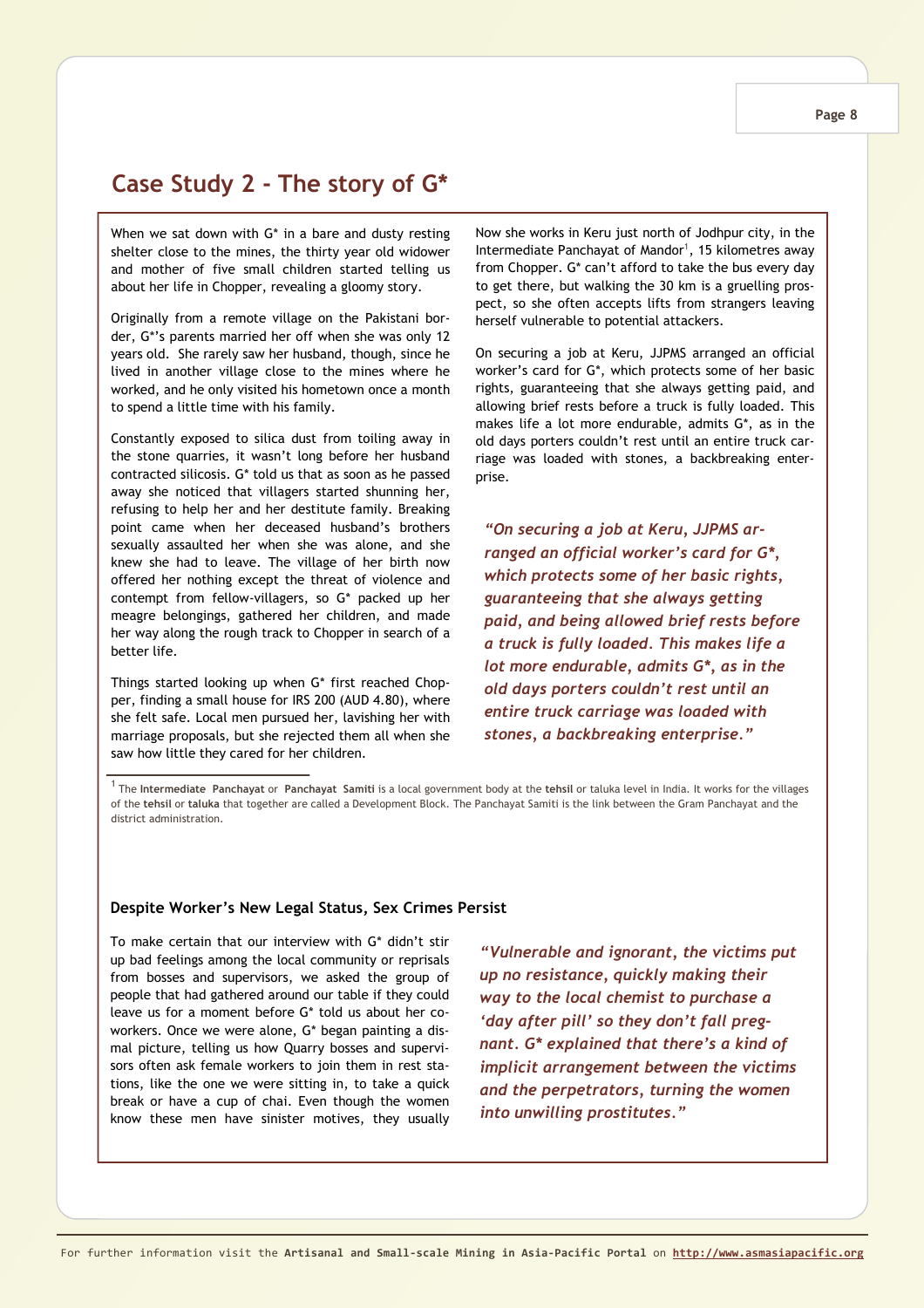#### **Continued from page 8 - Case Study 2 - The story of G\***

accept their offers, fearful that a rejection might mean losing their jobs. Once in the rest station, the lecherous men corner them, and if the women turn down their come-ons, they often force themselves on to the unwilling victims, leading to sexual abuse or other kinds of violence. G\* nervously explained that these incidences occur every few days.

Although we heard many stories like this in Bhat Basti, we were surprised that no one had reported these crimes to either the local police or the influential JJPMS office. G\* told us that there were several reasons why women rarely reported these events, choosing to stay tight-lipped. After the women are assaulted, their attackers bribe them with IRN 200 to 300 to keep their silence, and threaten that they'll fire them on the spot if they breathe a word.

Vulnerable and ignorant, the victims put up no resistance, quickly making their way to the local chemist to purchase a 'day after pill' so they don't fall pregnant. G\* explained that there's a kind of implicit arrangement between the victims and the perpetrators, turning the women into unwilling prostitutes.

Money is traded for silence, and the women are left to suffer unendurable physical and psychological torment, and with AIDS spreading exponentially, the increasing likelihood of contracting lethal sexually transmitted diseases.

Our team members explained that there are now alternatives, and that with new legal status, females had legal recourse and could either bring court action against their assailants or file for large compensation packages. But G\* shook her head, explaining that few women had the conviction to take this course, since Indian society often sees the victims of sexual abuse as the sinner. They would be shamed and spurned by the community, and even worse, would probably provoke violent revenge attacks against both herself and her family.

*"But G\* shook her head, explaining that few women had the conviction to take this course, since Indian society often sees the victims of sexual abuse as the sinner. They would be shamed and spurned by the community, and even worse, would probably provoke violent revenge attacks against both herself and her family."* 



**Women gather in the streets of Jodhpur. Courtesy Luis Serichol.** http://www.panoramio.com/ photo/68074



**Kids play in a village in Jodhpur District. Courtesy John Blighe.** http://picasaweb.google.com/ johnblighe/IndiaPart1/photo#5187546583627992866